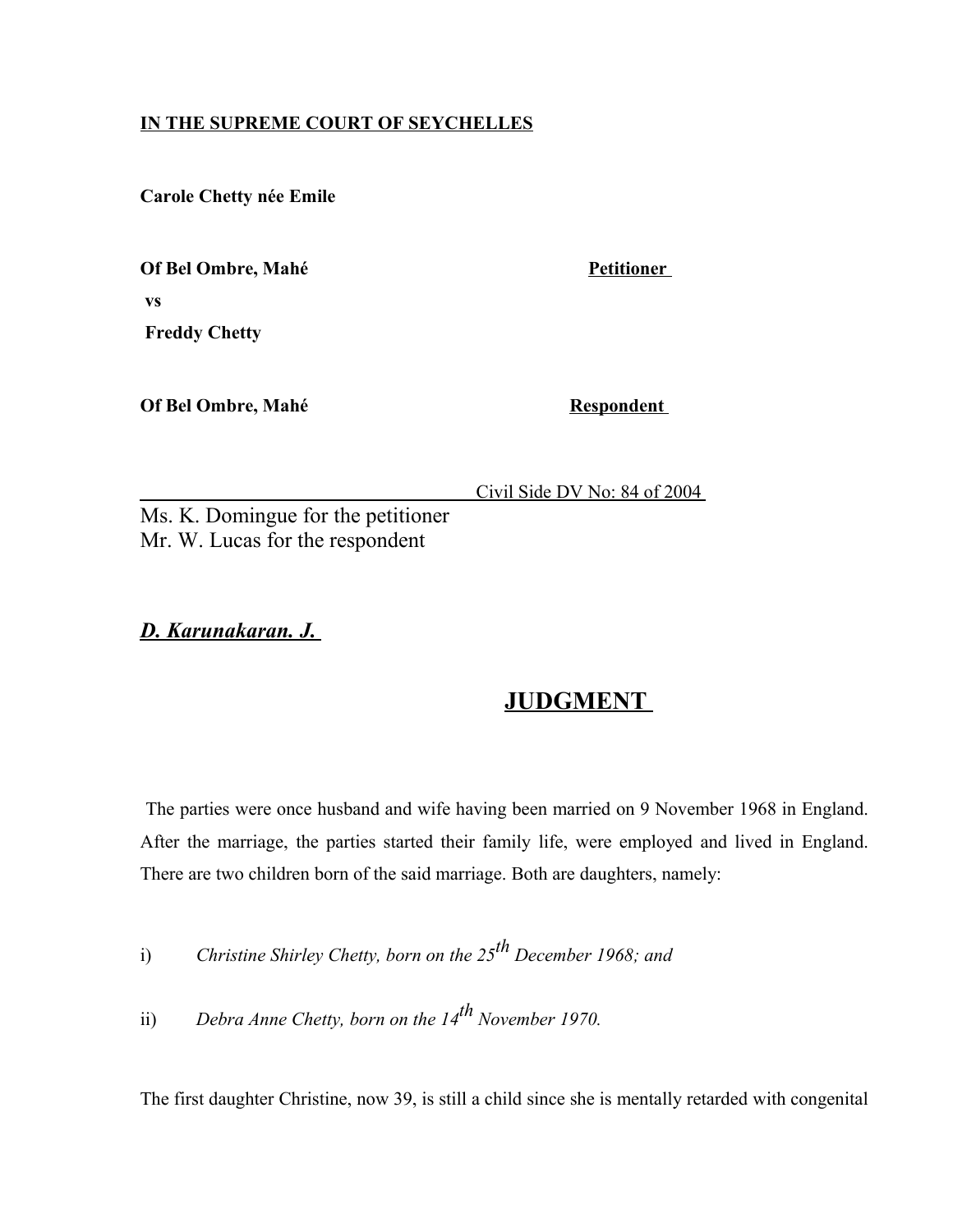mental deformity and needs constant care, support and attention from an adult. Since birth she has been suffering from permanent learning disability with mental handicap due to low intelligence quotient as a result of German measles infections during birth. She is registered handicapped with the London Borough of Harrow Social Services Department on the ground of (i) mental handicap; and (ii) partial sight. She cannot work nor can she lead normal life like others. She is incapable of supporting herself from her own earnings now and in the future. She will therefore be dependent on her parents or on another person for the rest of her life vide exhibit R4. The second daughter Debra is a normal child and of good health and living on her own. Be that as it may.

In 1988, the parties disposed of their assets in England and migrated to Seychelles with their family for permanent settlement. They bought a piece of land at Bel Ombre, Mahé, constructed their family home and started their new life in Seychelles. Their married life gradually took ugly turns. After 36 years of marriage, at the instance of the petitioner (the wife) this Court on the

22nd December 2004 dissolved their marriage. The petitioner was granted a *decree nisi* of divorce in her favour, on the ground that the marriage had broken down irretrievably as the respondent (the husband) had behaved in such a way that she could not reasonably be expected to live with him.

Consequent upon the dissolution of marriage, the petitioner applied to the court for a division of the matrimonial properties and thus in the instant application seeks *"a property adjustment order"* under Section 20 of the Matrimonial Causes Act, in settlement of the immovable properties, which comprise two adjacent parcels of land, situated at Bel Ombre, Mahé namely, parcel J2587 and parcel J2586. These two parcels are indeed, the subdivisions of the original parcel previously surveyed as J779, which the parties had jointly acquired during marriage as and when they migrated to Seychelles. After subdivision, both parcels now remain registered in their joint names.

The petitioner in essence, claims that she is entitled to 90% shares in the property parcel J 2586 including the matrimonial home situated thereon and also claims a half- share in land parcel J2787, on which the petitioner has built a separate house at her own costs. As regards parcel J2787, the petitioner agrees to pay off the respondent for his half-share and interest in full quittance in the said parcel of land.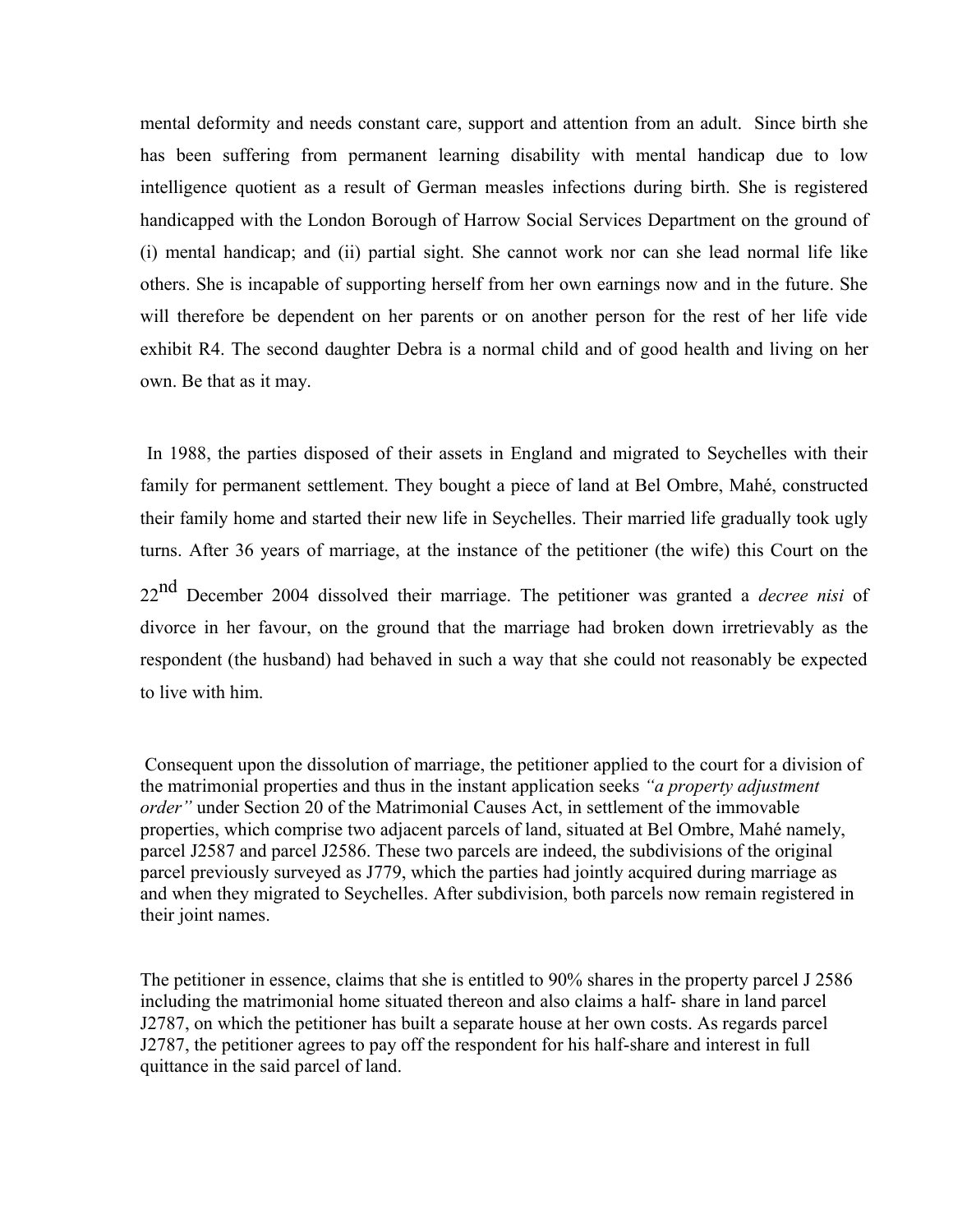On the other hand, the respondent agrees that parcel J2587, on which the petitioner has now built her own house be allotted to her so that she shall become the sole owner thereof. As regards Parcel J2586, the respondent claims that he should be given sole ownership of the land and the matrimonial home thereon.

Pursuant to an order made by the Court, Ms. Cecil Bastille, a Quantity Surveyor carried out the valuation and submitted a valuation report in exhibit P21, dated  $5<sup>th</sup>$  May 2006 in respect of both items of the said properties.

# **Land Parcel J2586 and Matrimonial Home thereon**

The matrimonial home lies on parcel J2586 covering an area of 839 square meters. It is a threebedroom house situated in a populated residential area, at Bel Ombre. Following the separation of the parties in 2003, the respondent has been and is in exclusive possession and enjoyment of the matrimonial home, whereas the petitioner has already moved out of the matrimonial home and is now living with her handicapped daughter in a new house built at her own costs, on the adjoining parcel J2787. According to Ms. Bastille, the market value of the land parcel J2586 is estimated at Rs210, 000/- and the matrimonial home thereon at Rs570, 000/- In addition, there is a garage on parcel J2586 valued at Rs30,900/-which is located close to the matrimonial home. Therefore, as per the quantity surveyor's report the total value of the land J2586 with the matrimonial home and the garage thereon is estimated at Rs810, 900/-

#### **Land J2587**

 This parcel is also a fully developed plot, wherein the petitioner has now built her house with the consent of the respondent. Admittedly, the respondent did not contribute anything towards the construction of the house on this parcel. According to Ms. Bastille, the market value of this parcel of land J2587 is estimated at Rs180, 000/-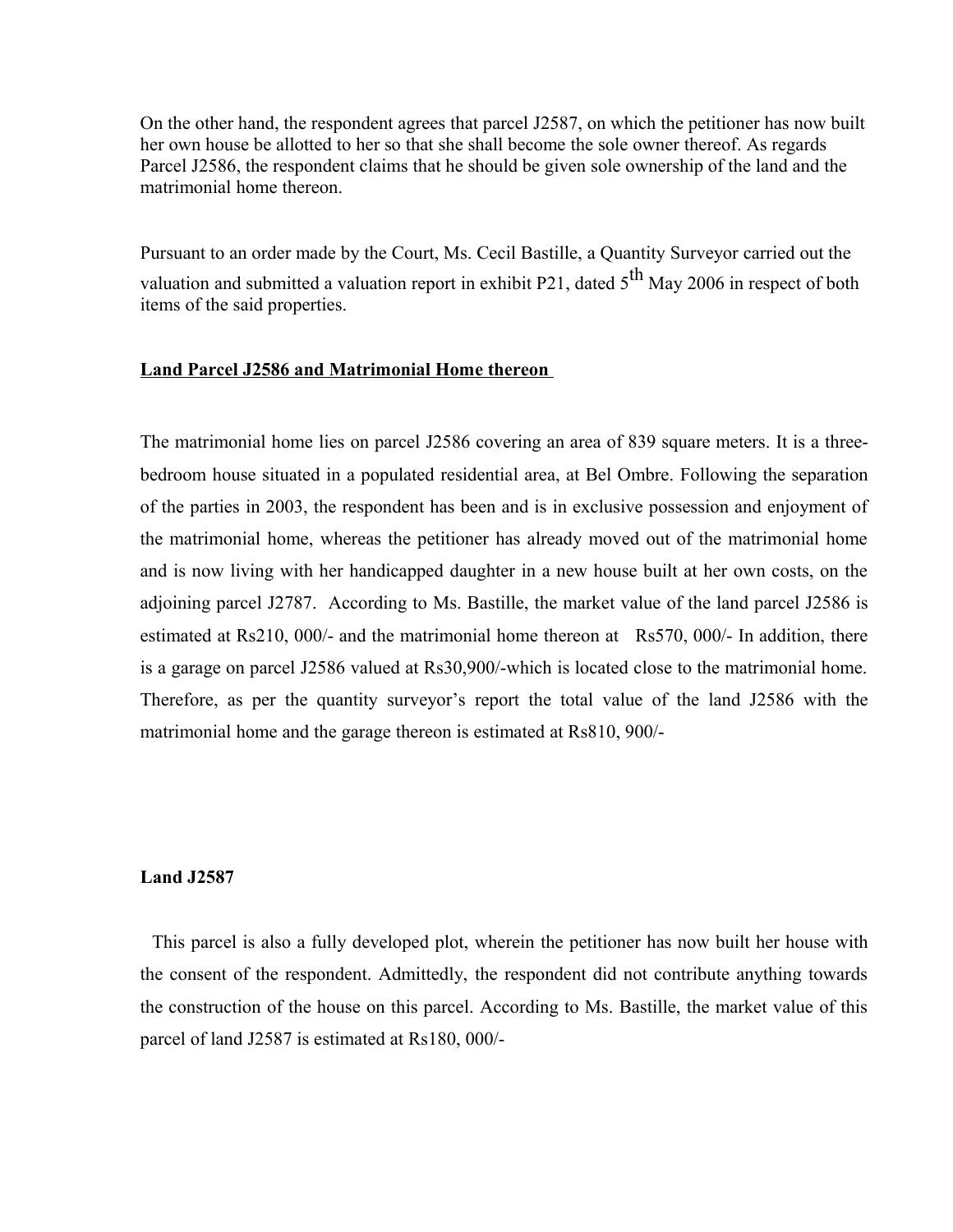Hence, the total value the entire property namely, the two parcels of land, the matrimonial home and the garage amounts to Rs990, 900/- Indeed, the valuation thus, carried out by the Quantity Surveyor is not disputed by the parties. However, the parties dispute each other's claim on the amount of their original contribution towards the acquisition of the properties and the percentage of their share- entitlements, which necessitates this Court to make an appropriate property adjustment order in this matter.

At this juncture, it is pertinent to note that Part VI of the Matrimonial causes Act deals with financial provisions, which the Court may make upon dissolution of the marriage. Section 20(1) therein, provides that the Court may, after making such enquiries as it thinks fit, and having regard to all the circumstances of the case, including the ability and financial means of the parties to the marriage, order periodical payments or lump sum payment to a party to a marriage, or periodical payments or lump sum payment for the benefit of **a relevant child,** or make a property adjustment order under Section (1) (g) of the Act.

Now, the question arises: *Who is a relevant child, for the purposes of "financial relief" provided under Section 20 of the Matrimonial Causes Act?* 

In fact, the interpretation clause under Section 2 of the Matrimonial Causes Act defines the term "relevant child" thus:

## *"relevant child" means -*

- (a) a child of both parties to a marriage;
- (b) a child, not being a child in the care of the Director responsible for children affairs under the Children Act and in respect of whom a party to the marriage is acting as a foster parent under the Children Act, who has been treated as a child of the family by the parties;

Whereas the interpretation clause under Section 2 of the Children Act defines the terms "child", "young person" and "adult" as follows: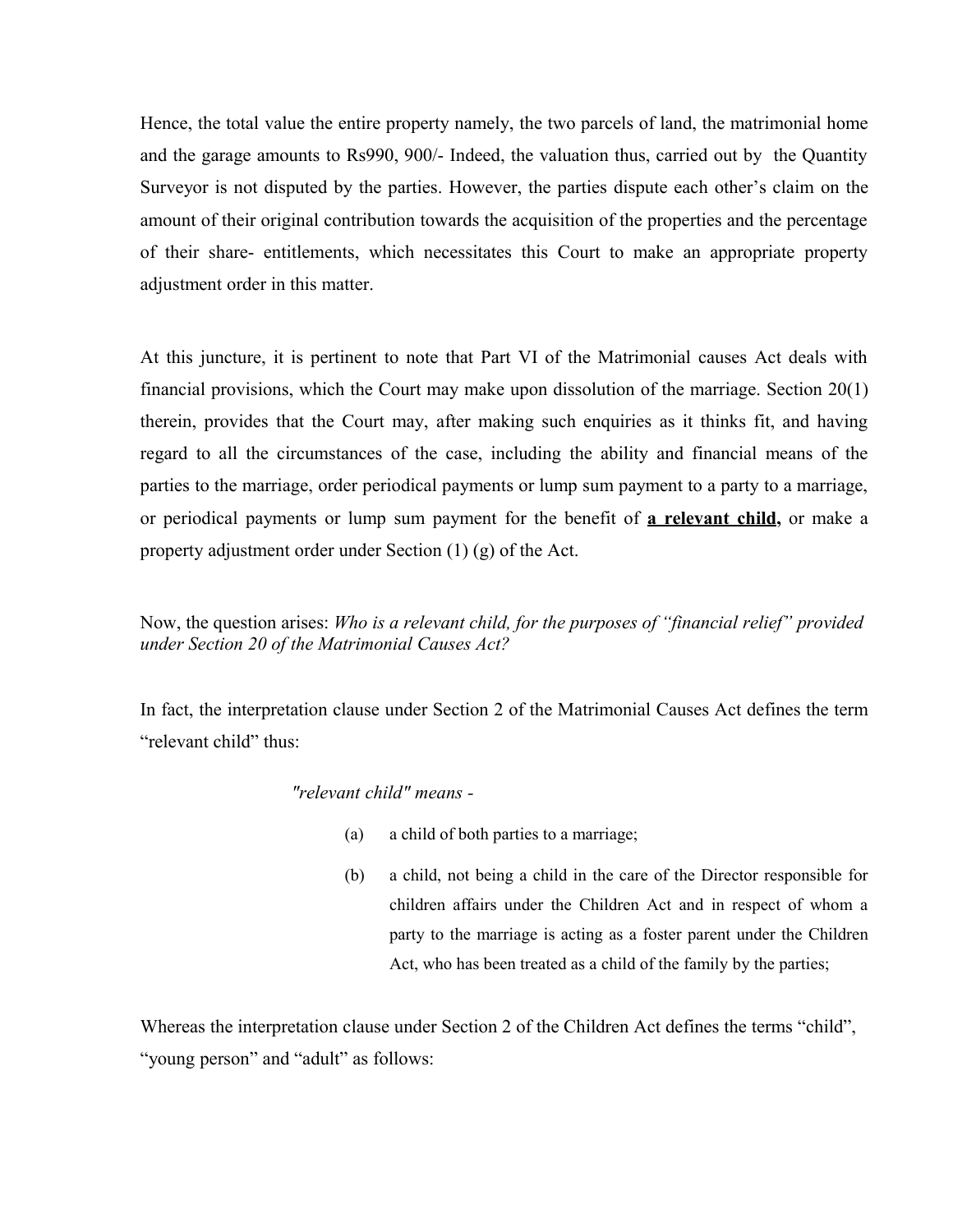*"child", except where used to express a relationship and except in sections 9 to 14, means a person under 18 years of age and includes a young person;*

"young person" means a person of 14 years of age or older but under 18 years of age.

"adult" means a person of 18 years of age or older;

And whereas, Rule 2 of the Matrimonial Causes Rules defines a minor thus:

*"minor" means an unemancipated minor;*

Article 389 of the Civil Code of Seychelles defines a minor thus:

"*A minor is a person of either sex who has not reached the full age of twenty-one"*

Article 488 of the Civil Code again reads thus:

"*Majority shall be attained at the full age of 21 years"*

Section 2 of the "Age of Majority Act" runs thus:

"*A person shall, for all purposes, attain the age of majority on the day he attains the age of 18 years"*

It is obvious from the above provisions of law that there is no hard and fast rule or uniformity in the legal definition of the term "child" or "minor", which varies from legislation to legislation and therefore, its meaning ought to be construed in the context in which it is used in that particular legislation under consideration, which construction should undoubtedly, accord with reasoning and justice.

Coming back to the provisions under Section 2 and Section 20(1) of the Matrimonial Causes Act,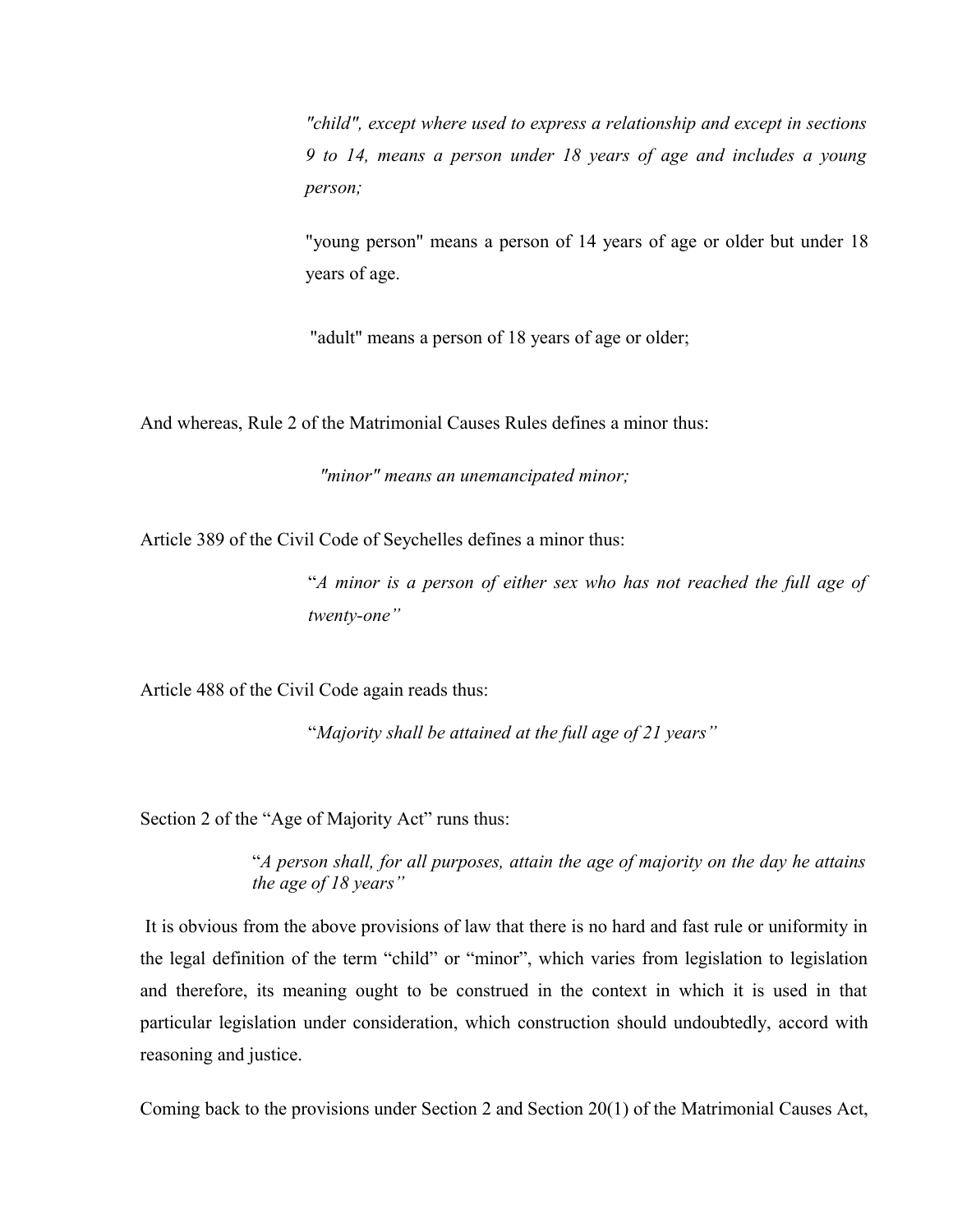in my considered view, the term "child", which appears in the expression to wit: *"relevant child"* and *"a child of both parties to a marriage"* used therein, means *not only a child, who is below 18 or an unemancipated minor* but also includes a handicapped child, *who could be of any age, provided that child suffers from any physical or mental disability and* is incapable of supporting himself or herself from his or her own earnings and is dependent on her parents at the time or before the dissolution of the marriage of the parties. These children of special category, whom I would refer to, as the "exceptional children" under the Matrimonial Causes Act, cannot be denied justice, by giving narrow interpretation to the term "child" drawing analogy from other definitions found in parallel legislations. To my mind, in the Matrimonial Causes Act, the term "child" is used rather to express a relationship in a cognate sense than simply associating it with age.

With respect to financial relief provided under Section 20 (1) of the Matrimonial Causes Act, it is pertinent to note that the Court of Appeal - in *Renaud v Renaud S. C. A No: 48 of 1998* - held thus: -

> "The purpose of those provisions of these subsections is to ensure that upon the dissolution of marriage, a party to the marriage is not put at an unfair disadvantage in relation to the other by reason of the breakdown of the marriage and, as far as possible, to enable the party maintain a fair and reasonable standard of living commensurate with or near to the standard the parties have maintained before the dissolution"

In my considered view, the benefit of the said proposition should equally be extended to the children of the parties as well, including the ones, whom I referred to (supra), as the "exceptional children" under the Matrimonial Causes Act. Obviously, those children with such permanent disability become lifetime dependent on their parents. They are also adversely affected of their maintenance, care and financial support because of the breakdown of the marriage. Therefore, the court in making "property adjustment orders" ought to ensure that not only the parties to the marriage but also the children of the marriage including the "exceptional ones" are not put at an unfair disadvantage by reason of the breakdown of the marriage. In the circumstances, I believe,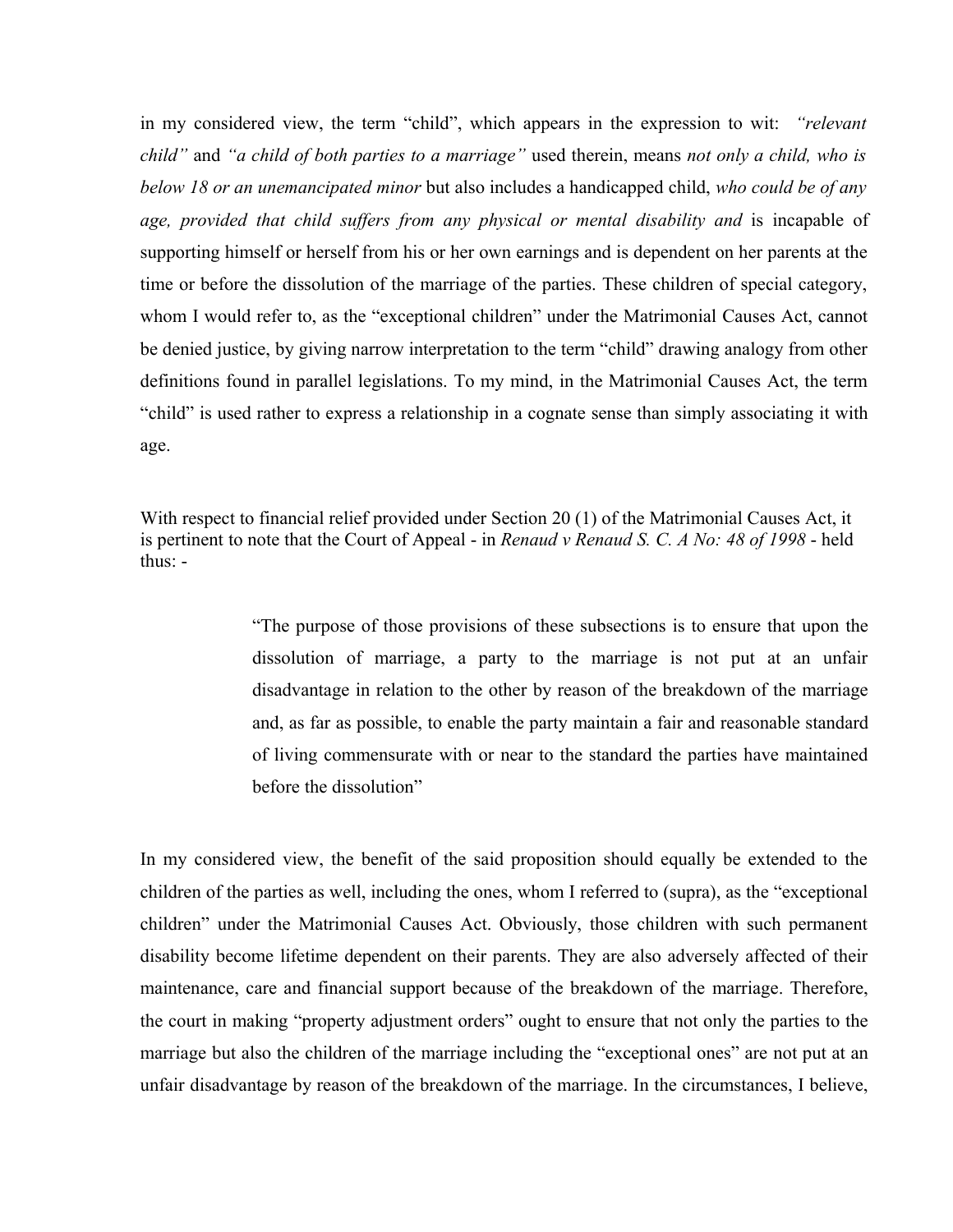the court should enable also the children of the marriage, as far as possible to maintain a fair and reasonable standard of living including a stable environment commensurate with or near to the standard the parents had secured them before the dissolution. In the instant matter, having regard to all the circumstances of the case and more importantly considering the interest and welfare of the relevant child, it seems just and necessary that 20% shares in the total value of the entire matrimonial property is assigned to the petitioner over and above her entitlement, so that she can continue to take care, custody and provide maintenance to her "exceptional child" *Christine Shirley Chetty* for the rest of her life. This 20% share is assigned to the petitioner in lieu of a lump sum payment deemed to be made by the respondent as a parent, for the benefit of the relevant child namely, Christine *Shirley Chetty* in terms of Section 20(1) of the matrimonial Causes Act.

I will now move on to ascertain the parties' contributions and their respective share entitlements in respect of the properties in question. The following facts transpire from the oral and documentary evidence adduced by the parties in this matter:

After the marriage in 1968, the parties lived in the United Kingdom for the first twenty years of their married life, and then moved to Seychelles in 1988. Two years prior to their arrival in Seychelles they bought parcel J779, which was in 2001, subdivided into two parcels namely, parcels J2586 and J2587 vide exhibit P17.

The funds for the purchase of parcel J779 came from the petitioner's personal savings from the time she was working in the UK vide exhibit P3. She has transferred her funds to an account which the parties had opened at the Barclays Bank in Seychelles vide exhibit R11. One Mrs. Ivy Orr had their power of Attorney in Seychelles vide exhibit R1, and she withdrew the money and made the purchase of the land J779 on behalf of the parties.

As the petitioner was not a Seychellois at the time of the purchase of parcel J779, the land was registered in the sole name of the respondent. Later, after the petitioner had acquired her Seychellois citizenship, half of the property was transferred in her name. During their time in the UK, they were both employed. However, the petitioner was earning substantially more than the respondent. She was working as an assistant bank manager, while the respondent was a delivery driver. Further, the petitioner was working for the company Abbey National, which is a bank vide exhibit P5 and R10. This company gave her the benefit of a low interest mortgage which was used to purchase a house in the UK. The monthly payments for the mortgage were all deducted from her salary vide exhibit P6.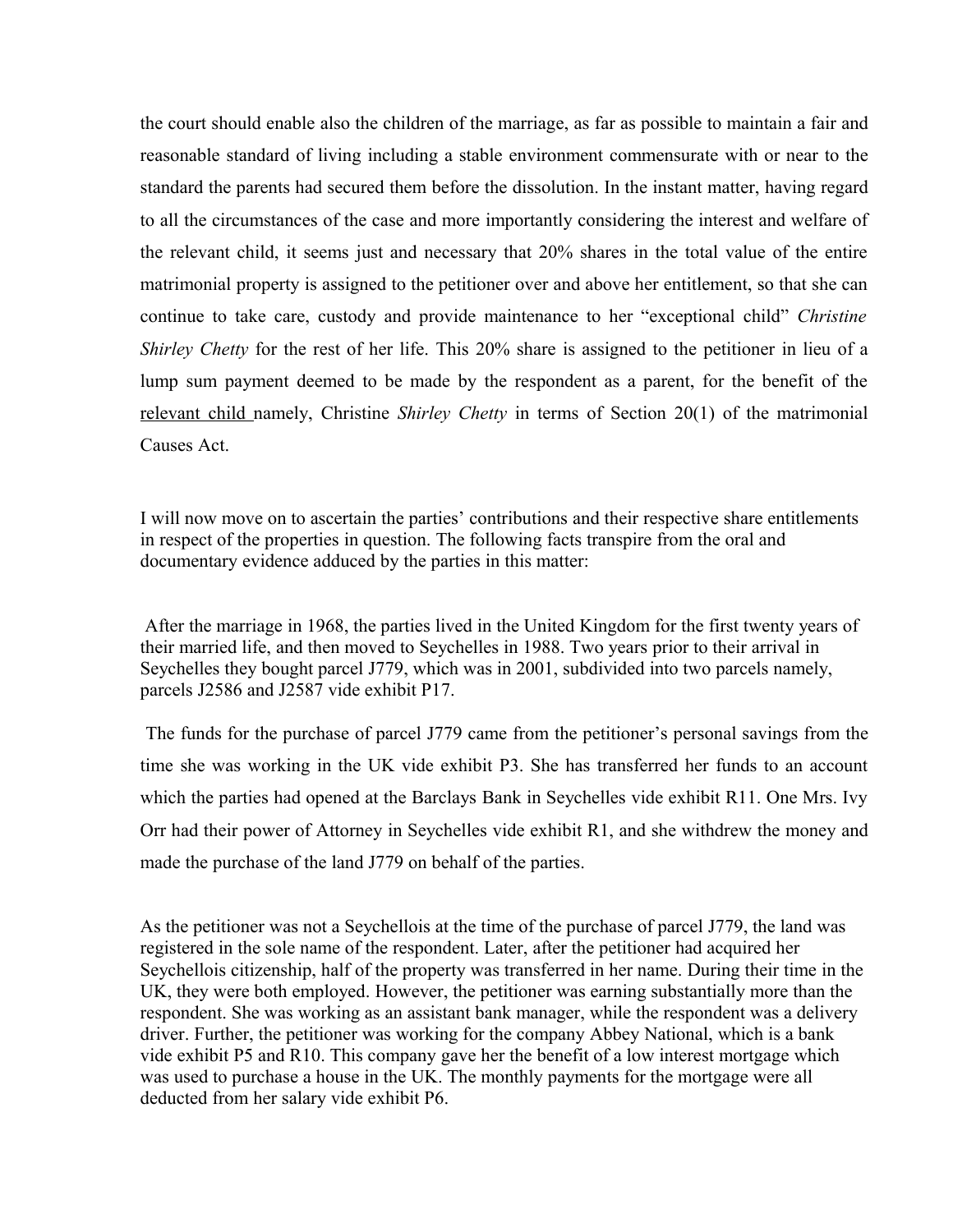Although the respondent had been employed throughout, as his salary was less than that of the petitioner, he only contributed towards the cost of food and clothes for the children. The petitioner personally took care of all the payments for the property, which is the mortgage, taxes, insurance, utility bills etc.

By the time they moved to Seychelles in 1988, the mortgage on the house in England had been paid off. They sold the house and used the proceeds to finance their move, build a house on parcel J779 upon their arrival here, and also purchased a car registration number S9421. According to the petitioner, as she was the one who had paid for the property in the UK, the sale of which enabled them to build the house on J779 that is, the matrimonial home, which is now situated on parcel J2586. Therefore, she claims that she is entitled to a larger share therein than the respondent. Further, she stated that she was the one who personally bought and paid for most of the furniture in the house. Five years after the house had been built, the roof was leaking badly and the petitioner claimed that she paid for the cost of a new roof from her personal funds.

In the year 2001, when the respondent and the petitioner began having difficulties living together, parcel J 779 was subdivided into parcels J2586 and J2587. The petitioner has personally taken a bank loan and built a small house on parcel J2587 for her to live in together with her handicapped daughter. The loan was repaid for entirely from her salary and the respondent did not give her any financial help at all. Undisputedly, the respondent has since March 2003 been solely occupying the matrimonial home on parcel J2586 and using the car. Obviously, Parcel J2586 is larger than parcel J2587 in extent, and even the house thereon is bigger.

Throughout their marriage, the petitioner has earned substantially more than the respondent, whose business here in the Seychelles constantly ran into financial difficulties, and the petitioner had to keep injecting money into it to keep it afloat. She also did the book keeping for the respondent's business, for which she was not paid, as he could not afford an accountant, and as such she was very conversant with the state of his finances. After the parties came to Seychelles, the petitioner's intention, according to her, was to stay at home to care for their handicapped daughter, however, she had to go and work as the money the respondent made was never sufficient to provide for the family. Since parties began living apart, the petitioner has been the only one looking after and taking care, both emotionally and financially, of the handicapped daughter.

Having regard to all the circumstances of the case, and in balancing fairness to the parties, I find that the petitioner is entitled to 60% shares in the total value of the entire matrimonial properties, which comprise the said two parcels of land, the matrimonial home and the garage thereon. The total value of the said properties has been estimated by the quantity surveyor at Rs990, 900/- . The breakdown of the valuation is as follows:

• Value of the land Parcel J2586………………. Rs210, 000.00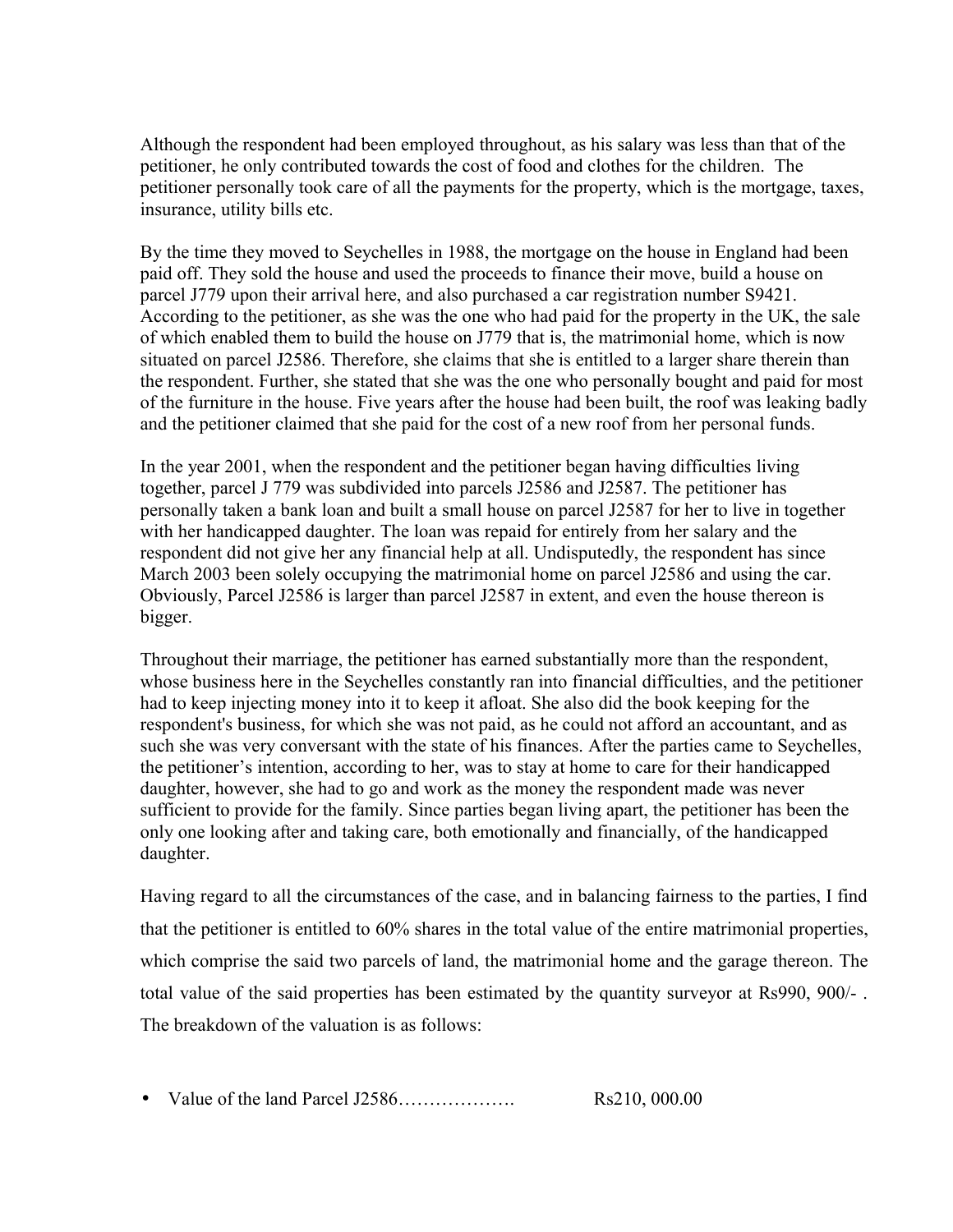• Value of the land Parcel J2587……………….. Rs180,000.00

Value of the matrimonial home on J2586…… Rs570,000.00

• Value of the garage on J2586………………………. Rs 30,900.00

| <b>Total</b> value of the entire properties | Rs990, 900.00 |
|---------------------------------------------|---------------|
|---------------------------------------------|---------------|

The petitioner's entitlement

|  | Rs594, 540.00 |
|--|---------------|
|--|---------------|

The child *Christine Shirley Chetty's share*

|  | Rs198, 180.00 |
|--|---------------|
|--|---------------|

**Total** value of the shares payable to the petitioner

including the child's share from the entire

property……………………… **Rs 792,720.00**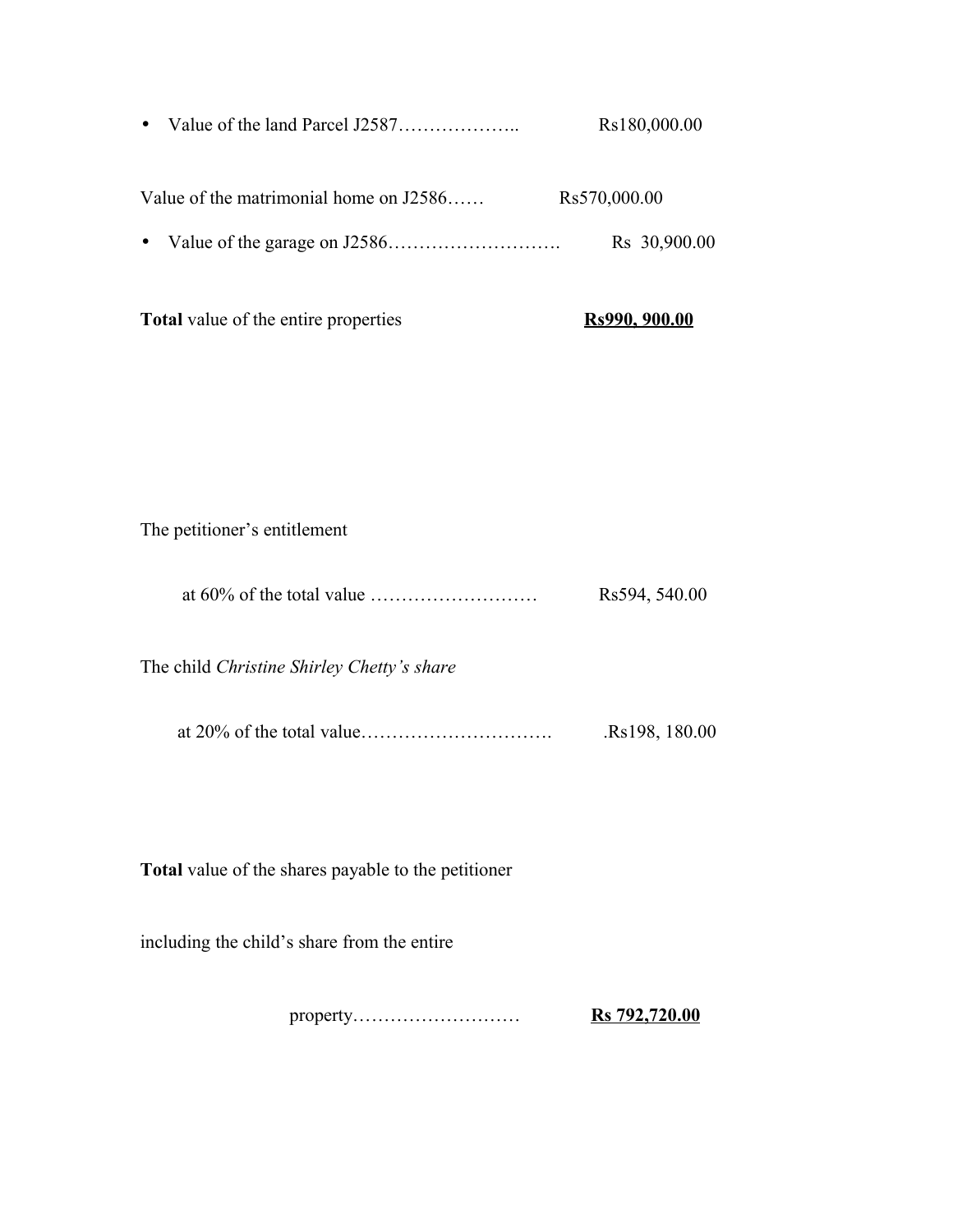## **(Less)**

The value of the land Parcel J2587 on which the petitioner

has already built her house………… Rs180, 000.00

Balance recoverable by the petitioner from the rest

of the properties (Rs 792,720.00 less Rs180, 000.00)

= **Rs 612, 720.00**

In view of all the above, and in summing up I make the following declarations and orders: -

- a) *I hereby declare that the petitioner Ms.* **Carole Chetty née Emile** *is the sole owner of the parcel of land Title* **J2587** and the house she has built thereon at her own costs. Consequently, I direct the Land Registrar to effect registration of the said parcel in the sole name of the petitioner.
- b) *I further declare that the respondent Mr. Freddy Chetty is entitled to sole ownership of the parcel of land Title* **J2586** including the matrimonial house and the garage situated thereon, provided he pays the sum **Rs 612, 720.00** (*her balance of share)* to the petitioner within four months from the date of the judgment hereof. As and whereupon such payment is made in full by the respondent, *I order the petitioner to transfer to the respondent all her rights and undivided interest in Title* **J2586** including *the super structures thereon.*